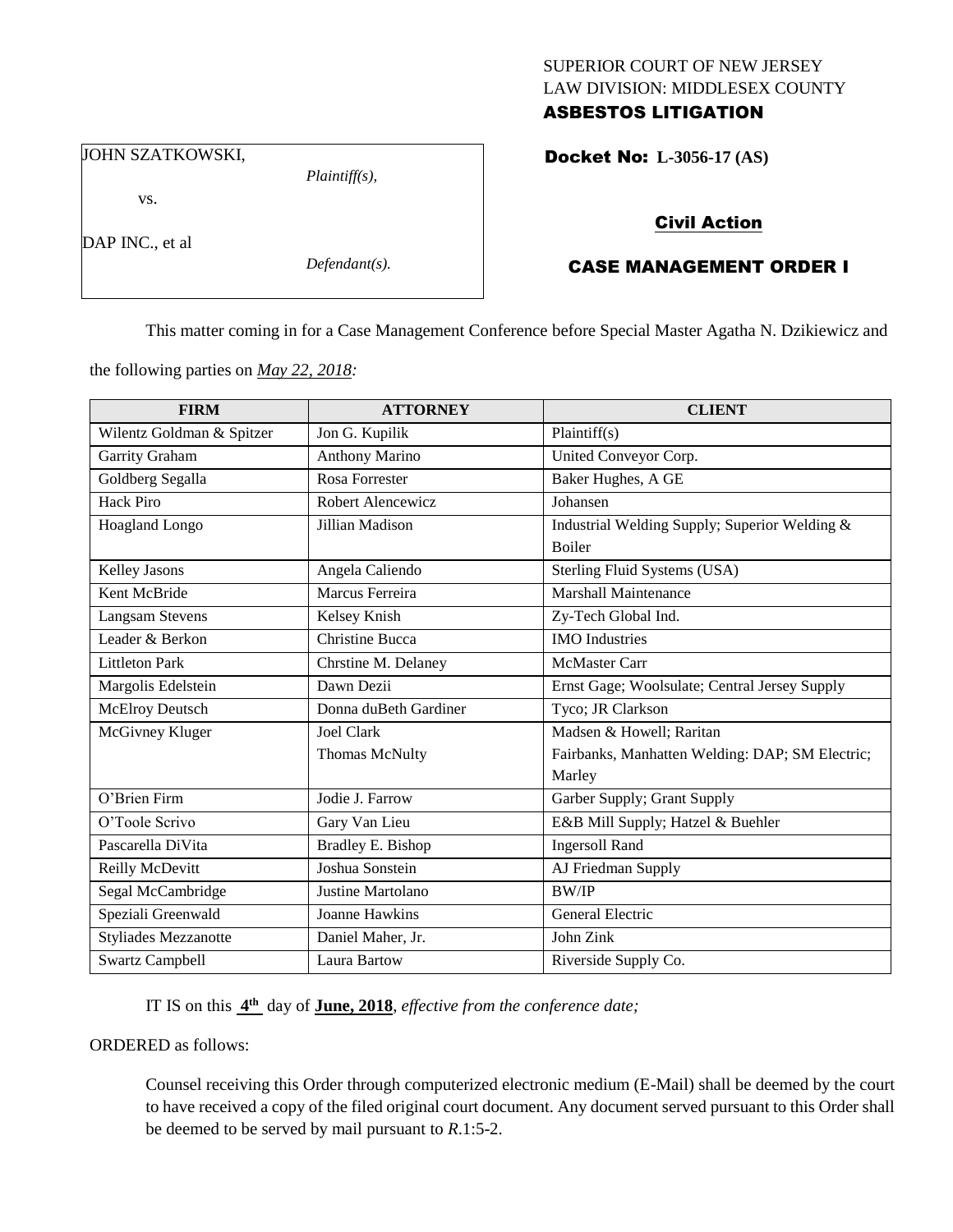Defense counsel shall notify plaintiff's counsel within thirty (30) days of the date of this Order if their client was incorrectly named in the Complaint. Counsel may be barred from raising this defense at a later time for failure to comply.

### **DISCOVERY**

| June 15, 2018      | Defendants shall serve answers to standard interrogatories by this date.                                                                                                                                    |
|--------------------|-------------------------------------------------------------------------------------------------------------------------------------------------------------------------------------------------------------|
| June 29, 2018      | Plaintiff shall propound supplemental interrogatories and document requests by this date.                                                                                                                   |
| August 3, 2018     | Defendants shall serve answers to supplemental interrogatories and document requests by this<br>date.                                                                                                       |
| June 29, 2018      | Defendants shall propound supplemental interrogatories and document requests by this date.                                                                                                                  |
| August 3, 2018     | Plaintiff shall serve answers to supplemental interrogatories and document requests by this<br>date.                                                                                                        |
| September 14, 2018 | Fact discovery, including depositions, shall be completed by this date. Plaintiff's counsel shall<br>contact the Special Master within one week of this deadline if all fact discovery is not<br>completed. |
| October 12, 2018   | Depositions of corporate representatives shall be completed by this date.                                                                                                                                   |

## **EARLY SETTLEMENT**

- June 15, 2018 Settlement demands shall be served on all counsel and the Special Master by this date.
- July 18, 2018 @ 10:00am Early settlement conference. All defense counsel shall appear with authority to negotiate settlement and have a representative authorized to negotiate settlement available by phone. Any request to be excused from the settlement conference shall be made to the Special Master no later than 4:00pm of the day prior to the conference. **(Please note date change from date given at the conference.)**

### **SUMMARY JUDGMENT MOTION PRACTICE**

- September 28, 2018 Plaintiff's counsel shall advise, in writing, of intent not to oppose motions by this date.
- October 12, 2018 Summary judgment motions shall be filed no later than this date.
- November 9, 2018 Last return date for summary judgment motions.

### **MEDICAL DEFENSE**

February 15, 2019 Defendants shall identify its medical experts and serve medical reports, if any, by this date. In addition, defendants shall notify plaintiff's counsel (as well as all counsel of record) of a joinder in an expert medical defense by this date.

 $\_$  ,  $\_$  ,  $\_$  ,  $\_$  ,  $\_$  ,  $\_$  ,  $\_$  ,  $\_$  ,  $\_$  ,  $\_$  ,  $\_$  ,  $\_$  ,  $\_$  ,  $\_$  ,  $\_$  ,  $\_$  ,  $\_$  ,  $\_$  ,  $\_$  ,  $\_$  ,  $\_$  ,  $\_$  ,  $\_$  ,  $\_$  ,  $\_$  ,  $\_$  ,  $\_$  ,  $\_$  ,  $\_$  ,  $\_$  ,  $\_$  ,  $\_$  ,  $\_$  ,  $\_$  ,  $\_$  ,  $\_$  ,  $\_$  ,